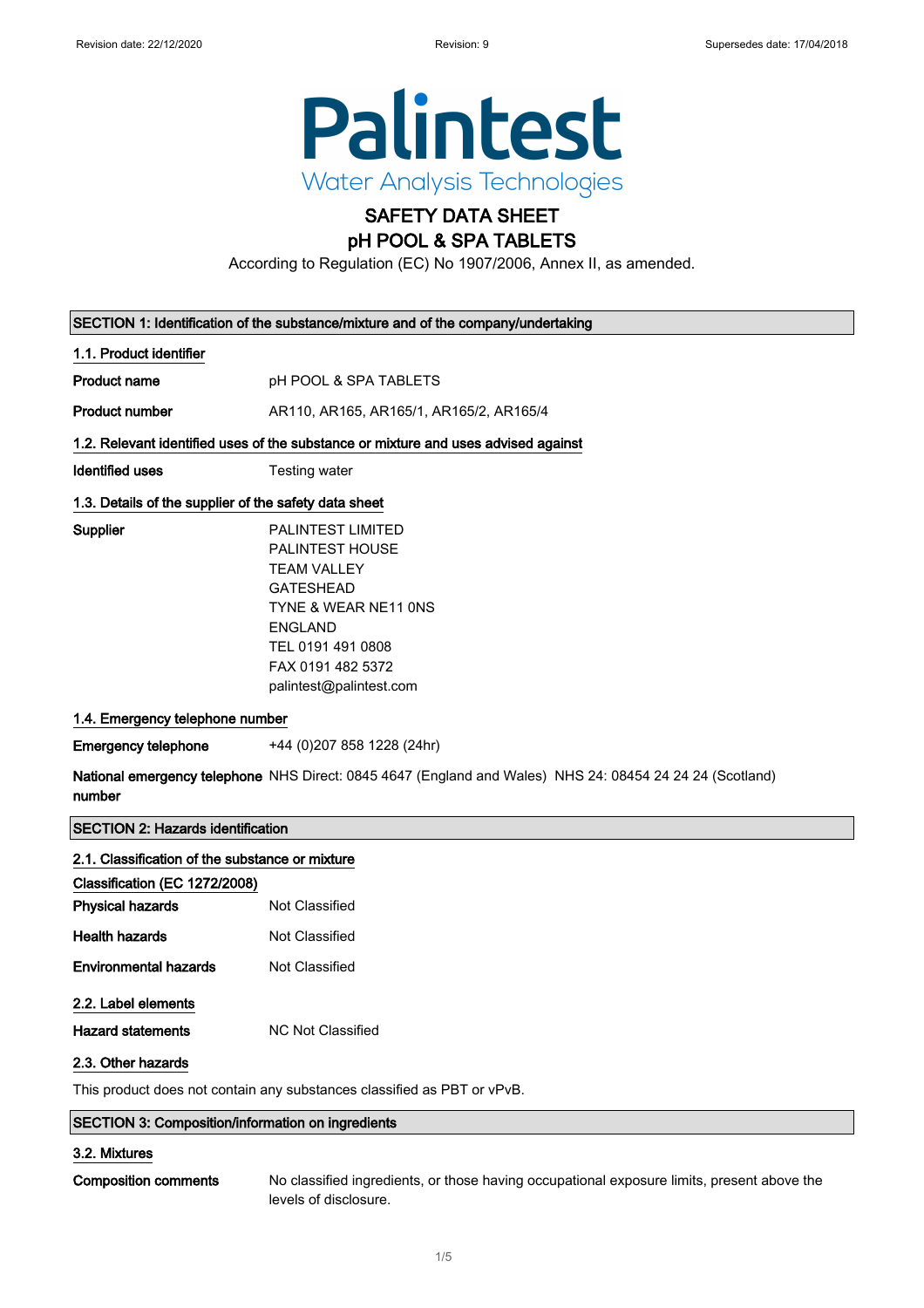### SECTION 4: First aid measures

| 4.1. Description of first aid measures                                          |                                                                                                                                                                 |  |
|---------------------------------------------------------------------------------|-----------------------------------------------------------------------------------------------------------------------------------------------------------------|--|
| Inhalation                                                                      | Unlikely route of exposure as the product does not contain volatile substances.                                                                                 |  |
| Ingestion                                                                       | Rinse mouth thoroughly with water. Get medical attention if any discomfort continues.                                                                           |  |
| Skin contact                                                                    | Wash skin thoroughly with soap and water. Get medical attention promptly if symptoms occur<br>after washing.                                                    |  |
| Eye contact                                                                     | Remove any contact lenses and open eyelids wide apart. Rinse with water. Continue to rinse<br>for at least 15 minutes.                                          |  |
| 4.2. Most important symptoms and effects, both acute and delayed                |                                                                                                                                                                 |  |
| Inhalation                                                                      | No specific symptoms known.                                                                                                                                     |  |
| Ingestion                                                                       | No specific symptoms known.                                                                                                                                     |  |
| Skin contact                                                                    | No specific symptoms known.                                                                                                                                     |  |
| Eye contact                                                                     | No specific symptoms known.                                                                                                                                     |  |
| 4.3. Indication of any immediate medical attention and special treatment needed |                                                                                                                                                                 |  |
| Notes for the doctor                                                            | No specific recommendations.                                                                                                                                    |  |
| <b>SECTION 5: Firefighting measures</b>                                         |                                                                                                                                                                 |  |
| 5.1. Extinguishing media                                                        |                                                                                                                                                                 |  |
| Suitable extinguishing media                                                    | Use fire-extinguishing media suitable for the surrounding fire.                                                                                                 |  |
| 5.2. Special hazards arising from the substance or mixture                      |                                                                                                                                                                 |  |
| <b>Hazardous combustion</b><br>products                                         | No known hazardous decomposition products.                                                                                                                      |  |
| 5.3. Advice for firefighters                                                    |                                                                                                                                                                 |  |
| Protective actions during<br>firefighting                                       | No specific firefighting precautions known.                                                                                                                     |  |
| <b>SECTION 6: Accidental release measures</b>                                   |                                                                                                                                                                 |  |
|                                                                                 | 6.1. Personal precautions, protective equipment and emergency procedures                                                                                        |  |
| Personal precautions                                                            | Wear protective clothing as described in Section 8 of this safety data sheet.                                                                                   |  |
| 6.2. Environmental precautions                                                  |                                                                                                                                                                 |  |
| <b>Environmental precautions</b>                                                | Not considered to be a significant hazard due to the small quantities used. However, large or<br>frequent spills may have hazardous effects on the environment. |  |
| 6.3. Methods and material for containment and cleaning up                       |                                                                                                                                                                 |  |
| Methods for cleaning up                                                         | No specific clean-up procedure recommended.                                                                                                                     |  |
| 6.4. Reference to other sections                                                |                                                                                                                                                                 |  |
| Reference to other sections                                                     | Wear protective clothing as described in Section 8 of this safety data sheet.                                                                                   |  |
| <b>SECTION 7: Handling and storage</b>                                          |                                                                                                                                                                 |  |
| 7.1. Precautions for safe handling                                              |                                                                                                                                                                 |  |
| <b>Usage precautions</b>                                                        | Good personal hygiene procedures should be implemented.                                                                                                         |  |
|                                                                                 | 7.2. Conditions for safe storage, including any incompatibilities                                                                                               |  |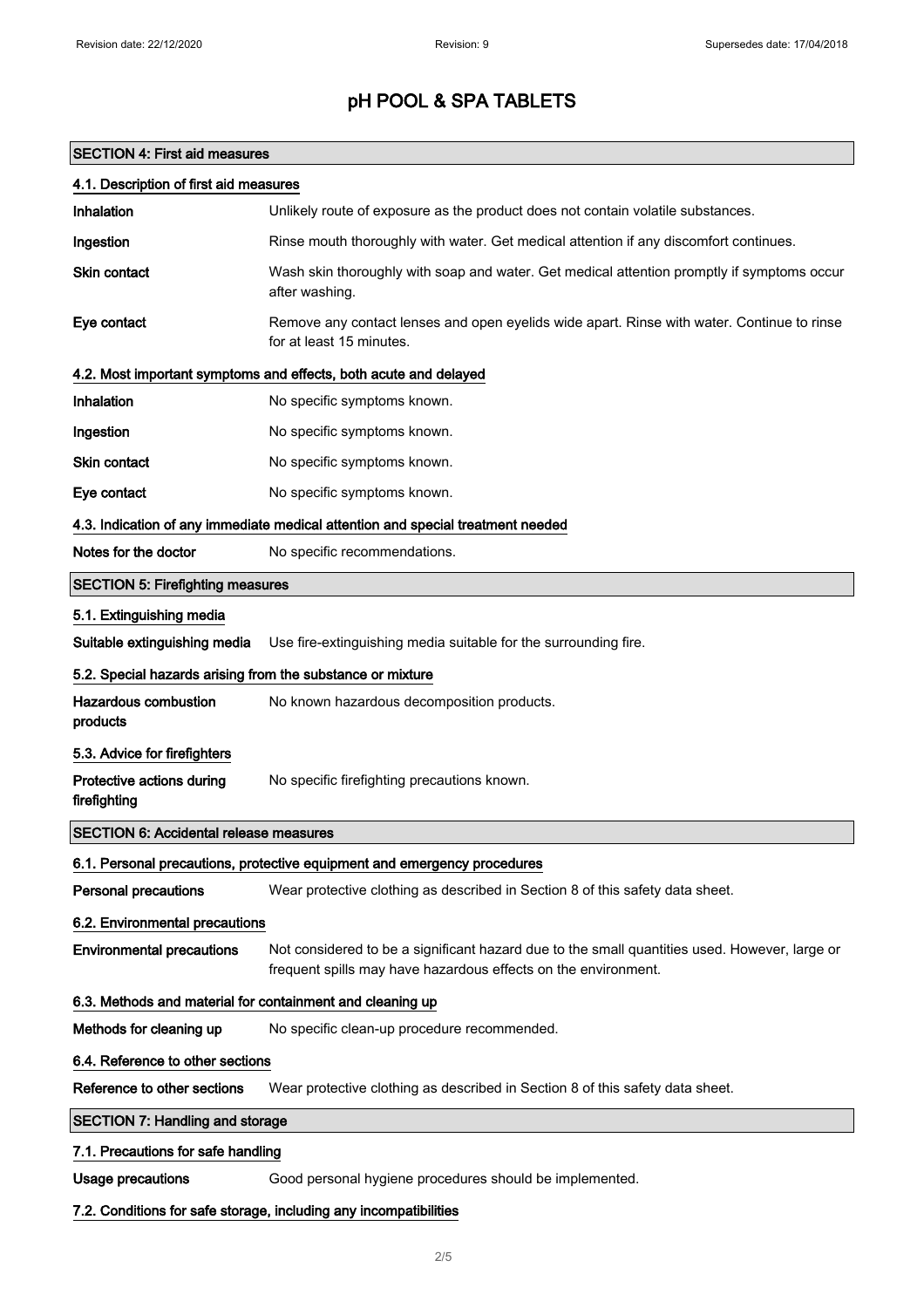| <b>Storage precautions</b>                                 | Store in tightly-closed, original container in a dry and cool place. Keep separate from food,<br>feedstuffs, fertilisers and other sensitive material.                                                                                                                             |  |
|------------------------------------------------------------|------------------------------------------------------------------------------------------------------------------------------------------------------------------------------------------------------------------------------------------------------------------------------------|--|
| 7.3. Specific end use(s)                                   |                                                                                                                                                                                                                                                                                    |  |
| Specific end use(s)                                        | The identified uses for this product are detailed in Section 1.2.                                                                                                                                                                                                                  |  |
| <b>SECTION 8: Exposure controls/Personal protection</b>    |                                                                                                                                                                                                                                                                                    |  |
| 8.1. Control parameters                                    |                                                                                                                                                                                                                                                                                    |  |
| Ingredient comments                                        | No exposure limits known for ingredient(s).                                                                                                                                                                                                                                        |  |
| 8.2. Exposure controls                                     |                                                                                                                                                                                                                                                                                    |  |
| Protective equipment                                       |                                                                                                                                                                                                                                                                                    |  |
|                                                            |                                                                                                                                                                                                                                                                                    |  |
| Eye/face protection                                        | Eyewear complying with an approved standard should be worn if a risk assessment indicates<br>eye contact is possible. The following protection should be worn: Chemical splash goggles.                                                                                            |  |
| Hand protection                                            | No specific hand protection recommended. Chemical-resistant, impervious gloves complying<br>with an approved standard should be worn if a risk assessment indicates skin contact is<br>possible. It is recommended that gloves are made of the following material: Nitrile rubber. |  |
| Hygiene measures                                           | No specific hygiene procedures recommended but good personal hygiene practices should<br>always be observed when working with chemical products.                                                                                                                                   |  |
| <b>Respiratory protection</b>                              | No specific recommendations. Respiratory protection may be required if excessive airborne<br>contamination occurs.                                                                                                                                                                 |  |
| <b>SECTION 9: Physical and chemical properties</b>         |                                                                                                                                                                                                                                                                                    |  |
|                                                            |                                                                                                                                                                                                                                                                                    |  |
| 9.1. Information on basic physical and chemical properties |                                                                                                                                                                                                                                                                                    |  |
| Appearance                                                 | Solid                                                                                                                                                                                                                                                                              |  |
| Colour                                                     | Red. to Orange.                                                                                                                                                                                                                                                                    |  |
| Odour                                                      | No characteristic odour.                                                                                                                                                                                                                                                           |  |
| 9.2. Other information                                     |                                                                                                                                                                                                                                                                                    |  |
| Other information                                          | No data available.                                                                                                                                                                                                                                                                 |  |
| <b>SECTION 10: Stability and reactivity</b>                |                                                                                                                                                                                                                                                                                    |  |
| 10.1. Reactivity                                           |                                                                                                                                                                                                                                                                                    |  |
| Reactivity                                                 | There are no known reactivity hazards associated with this product.                                                                                                                                                                                                                |  |
| 10.2. Chemical stability                                   |                                                                                                                                                                                                                                                                                    |  |
| <b>Stability</b>                                           | Stable under the prescribed storage conditions.                                                                                                                                                                                                                                    |  |
| 10.3. Possibility of hazardous reactions                   |                                                                                                                                                                                                                                                                                    |  |
| Possibility of hazardous<br>reactions                      | No data available.                                                                                                                                                                                                                                                                 |  |
| 10.4. Conditions to avoid                                  |                                                                                                                                                                                                                                                                                    |  |
| <b>Conditions to avoid</b>                                 | There are no known conditions that are likely to result in a hazardous situation.                                                                                                                                                                                                  |  |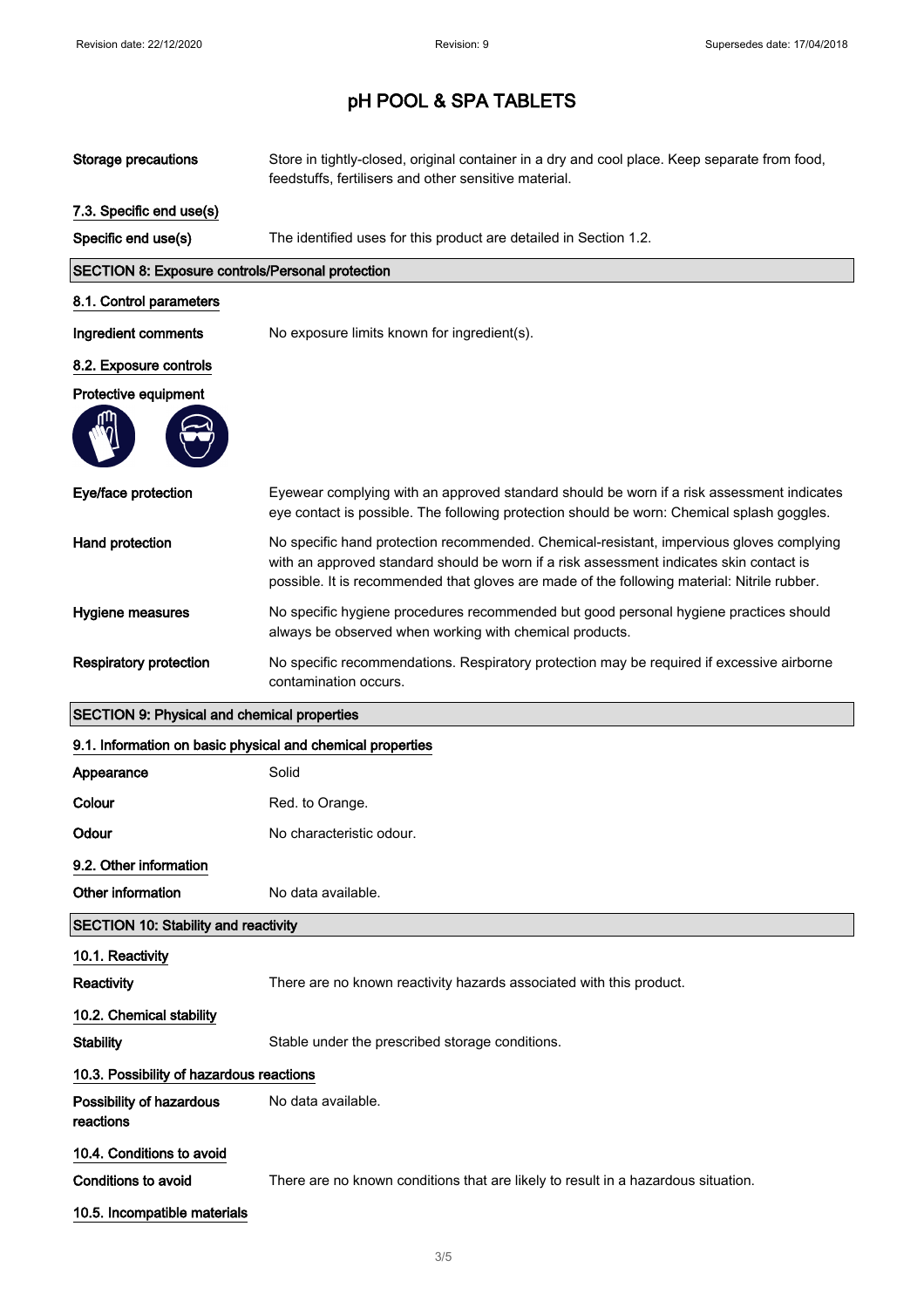| Materials to avoid                               | No specific material or group of materials is likely to react with the product to produce a<br>hazardous situation.                                             |  |
|--------------------------------------------------|-----------------------------------------------------------------------------------------------------------------------------------------------------------------|--|
| 10.6. Hazardous decomposition products           |                                                                                                                                                                 |  |
| Hazardous decomposition<br>products              | No known hazardous decomposition products.                                                                                                                      |  |
| <b>SECTION 11: Toxicological information</b>     |                                                                                                                                                                 |  |
| 11.1. Information on toxicological effects       |                                                                                                                                                                 |  |
| <b>Toxicological effects</b>                     | No data available.                                                                                                                                              |  |
| <b>SECTION 12: Ecological information</b>        |                                                                                                                                                                 |  |
| Ecotoxicity                                      | Not considered to be a significant hazard due to the small quantities used. However, large or<br>frequent spills may have hazardous effects on the environment. |  |
| 12.1. Toxicity                                   |                                                                                                                                                                 |  |
| <b>Toxicity</b>                                  | No data available.                                                                                                                                              |  |
| 12.2. Persistence and degradability              |                                                                                                                                                                 |  |
| Persistence and degradability No data available. |                                                                                                                                                                 |  |
| 12.3. Bioaccumulative potential                  |                                                                                                                                                                 |  |
| <b>Bioaccumulative potential</b>                 | No data available on bioaccumulation.                                                                                                                           |  |
| 12.4. Mobility in soil                           |                                                                                                                                                                 |  |
| <b>Mobility</b>                                  | The product is soluble in water.                                                                                                                                |  |
| 12.5. Results of PBT and vPvB assessment         |                                                                                                                                                                 |  |
| Results of PBT and vPvB<br>assessment            | This substance is not classified as PBT or vPvB according to current EU criteria.                                                                               |  |
| 12.6. Other adverse effects                      |                                                                                                                                                                 |  |
| Other adverse effects                            | No data available.                                                                                                                                              |  |
| <b>SECTION 13: Disposal considerations</b>       |                                                                                                                                                                 |  |
| 13.1. Waste treatment methods                    |                                                                                                                                                                 |  |
| Disposal methods                                 | No specific disposal method required.                                                                                                                           |  |
| <b>SECTION 14: Transport information</b>         |                                                                                                                                                                 |  |
| General                                          | The product is not covered by international regulations on the transport of dangerous goods<br>(IMDG, IATA, ADR/RID).                                           |  |
| 14.1. UN number                                  |                                                                                                                                                                 |  |
| Not applicable.                                  |                                                                                                                                                                 |  |
| 14.2. UN proper shipping name                    |                                                                                                                                                                 |  |
| Not applicable.                                  |                                                                                                                                                                 |  |
| 14.3. Transport hazard class(es)                 |                                                                                                                                                                 |  |
| No transport warning sign required.              |                                                                                                                                                                 |  |

14.4. Packing group